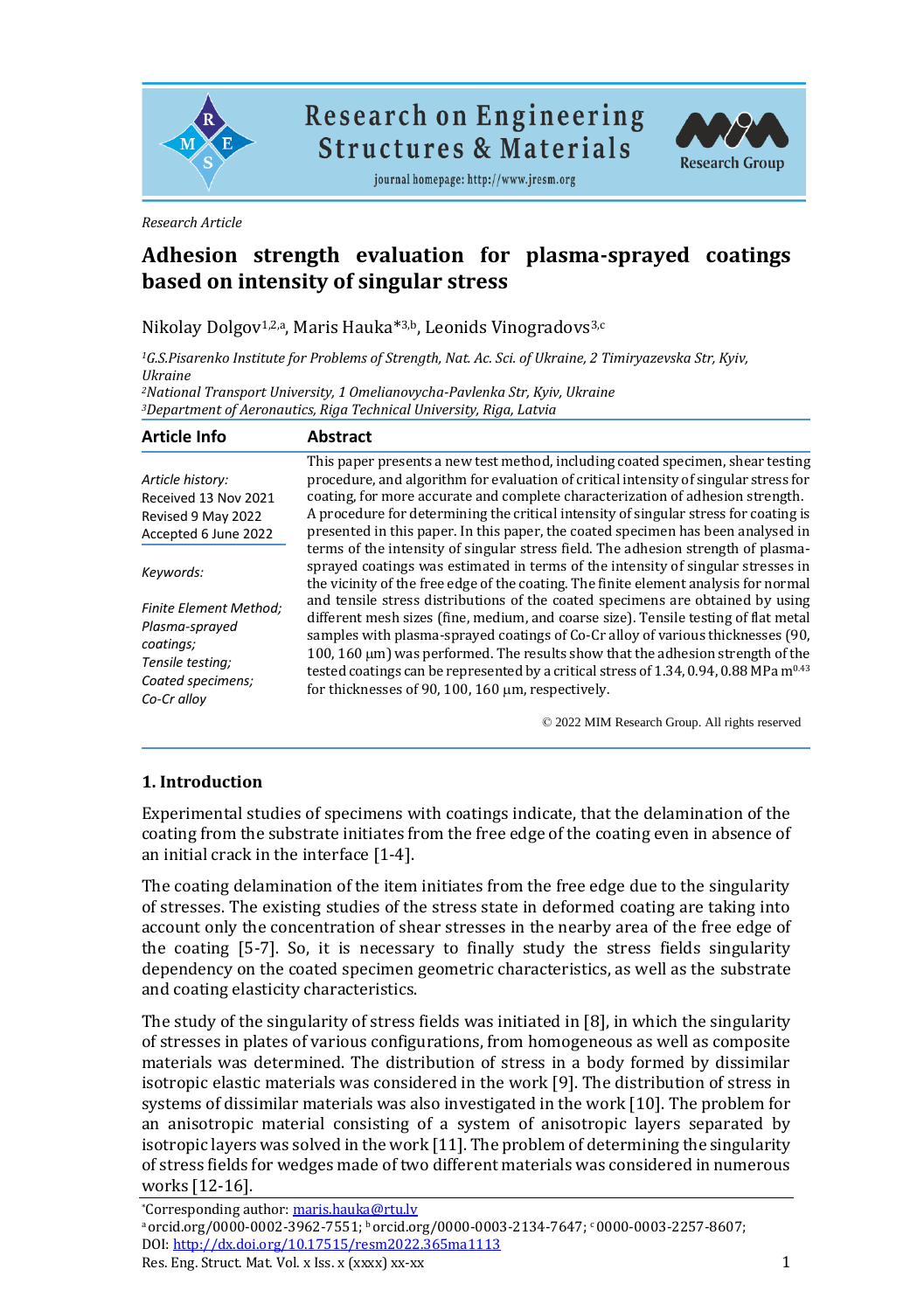Research of this field is well covered in reviews [17, 18].

There are various approaches to assessing the stress state in layered materials, both analytical methods [19-23], and numerical methods [23, 24].

The investigation of the stress fields singularity in case of thermal barrier coatings deduced that, if the angle of the free edge is decreases to an angle of 60 degree, the coating durability increases [25, 26].

The goal of this paper is to investigate the singular stress fields that cause the coating delamination.

#### **2. The Evaluation of Stress Fields Intensity in A Coated Sample**

The field of stress is determinate as [27, 28]:

$$
\sigma_r^c = \frac{K}{r^{1-\lambda}} f_r^c(\lambda, \theta);
$$
  
\n
$$
\sigma_r^s = \frac{K}{r^{1-\lambda}} f_r^s(\lambda, \theta);
$$
  
\n
$$
\sigma_\theta^c = \frac{K}{r^{1-\lambda}} f_\theta^s(\lambda, \theta);
$$
  
\n
$$
\sigma_\theta^s = \frac{K}{r^{1-\lambda}} f_\theta^s(\lambda, \theta);
$$
  
\n
$$
\tau_{r\theta}^c = \frac{K}{r^{1-\lambda}} f_r^c(\lambda, \theta);
$$
  
\n
$$
\tau_{r\theta}^s = \frac{K}{r^{1-\lambda}} f_r^s(\lambda, \theta);
$$
  
\n(1)



Fig. 1 The detail of "coating"-"substrate" system [28]

The equations for the normal  $\sigma_{\theta}^c$  and shear  $\tau_{\theta}^c$  stresses in the coating from (1) can be written as:

$$
\sigma_{\theta}^{c} = K_{1} r^{\lambda - 1} \quad ;
$$
\n
$$
\tau_{r\theta}^{c} = K_{2} r^{\lambda - 1} \quad ;
$$
\nWhere,

\n
$$
\sigma_{\theta}^{c} = K_{r\theta} \quad ;
$$
\n(2)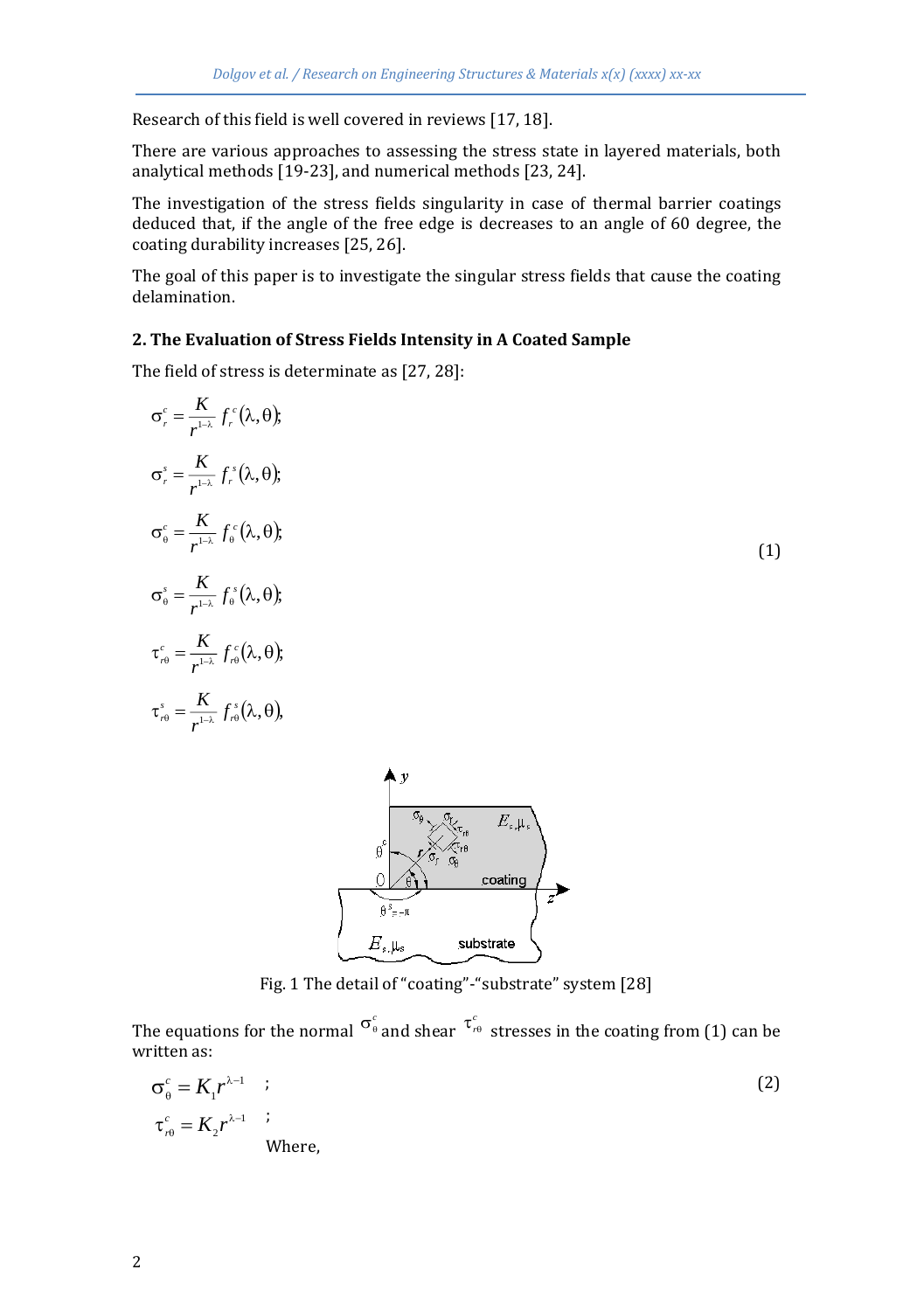$$
K_1 = Kf_{\theta}^c(\lambda, \theta);
$$
  

$$
K_2 = Kf_{r\theta}^c(\lambda, \theta);
$$

Transform the equations (2) to look as:

$$
\lg \tau_{r\theta}^c = \lg K_2 + (\lambda - 1) \lg r
$$
  
\n
$$
\lg \sigma_{\theta}^c = \lg K_1 + (\lambda - 1) \lg r
$$
\n(3)

From equations (3) it can be determined that there is a linear relationship between stresses and distance  $r$  if plotting graphs in logarithmic coordinates. If  $\lg\!\sigma_{\theta}^c$  is shown related to lg $r$  , the graph-line has a slope  $\lambda$  – 1, the graph will intersects the ordinate axis at a point with a y-coordinate  $\lg\! K_1$  Therefore, knowing the value,  $\lg\! \sigma^c_\theta$  at  $\lg\! r=0$  , it is possible to determine the value of  $K _{_{1}}$   $=$   $10 ^{\lg \sigma _{\theta }^{C}}$  .

### **3. Methods and Materials**

The Co- Cr coating [29, 30] with thickness of 90, 100 and 160 µm has been plasma sprayed on stainless steel substrate (1Kh18N9 stainless steel, containing 0.9% C, 16.7% Cr, 7.8% Ni, 0.37% Si, and 1.47% Mn) thickness 1.5 mm (Fig. 2). The coating was sprayed only partially on steel substrate so as to leave out free edge of the coating (Fig.1). The elastic characteristics of the substrate and the coating were determined under static tension of coated specimen following methodology described in [30].



Fig. 2 Specimen with the plasma sprayed coating (Co- Cr alloy coating; Left view) before the tensile test.

The thickness of the coating is comparatively thick so it is measure using a micrometre. Delamination moment can be fixed through visual observation, as acoustic emission techniques have shown that the moment of coating delamination visually gives an error within 2% boundaries (Not explained further in this study as it is not the object of the research).

The thickness of coating was chosen based on both its intended functionality- to increase wear and corrosion resistance and economic considerations- to not have wasted material. It was proven that coating thickness of 90 µm would start providing some functionality, while thicker coating, while increasing functionality, would increase expenditure in larger scale (Not explained further in this study as it is not the object of the research).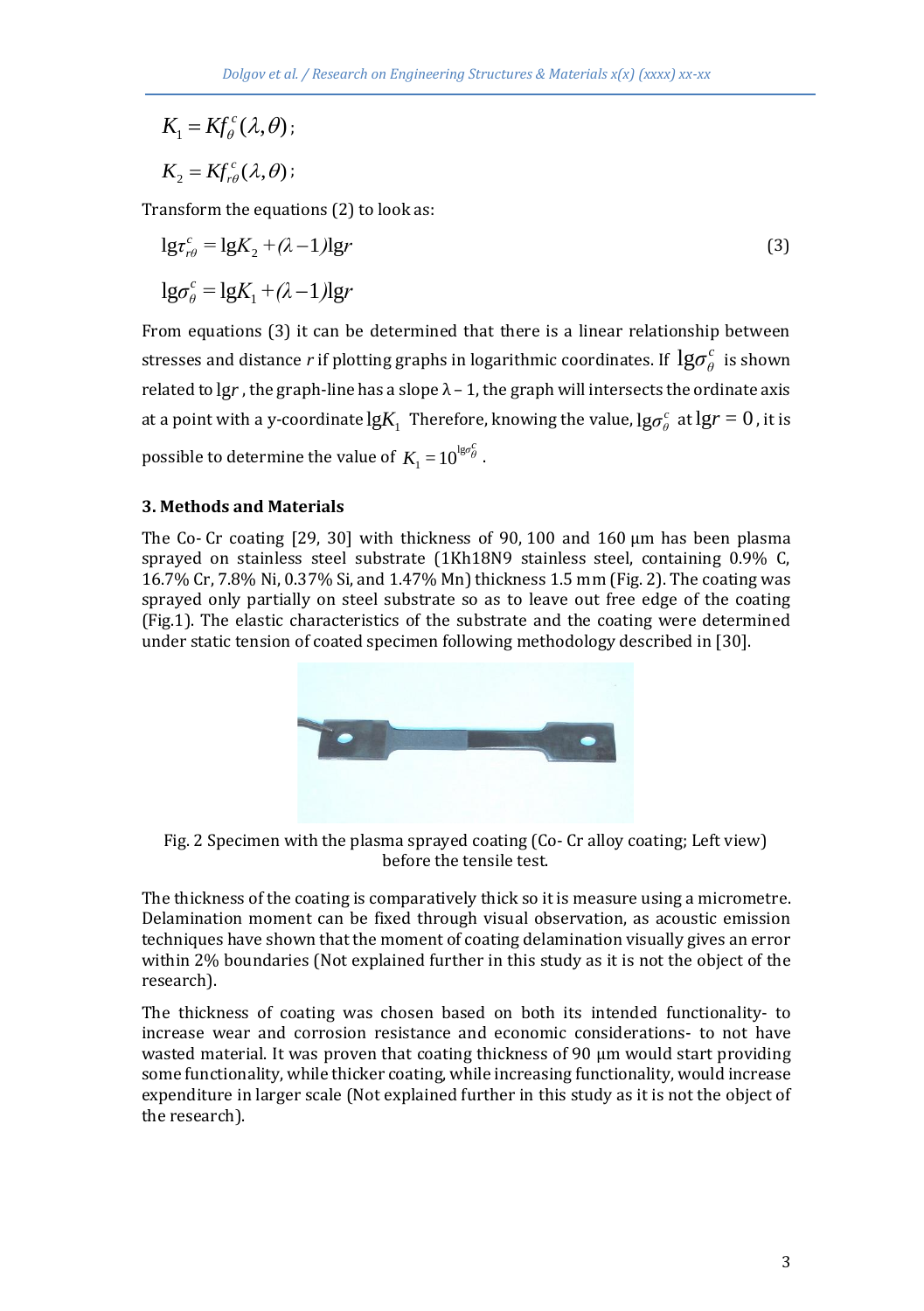#### **4. Results and Discussion**

It should be noted, that the use of the  $K_{cr}$  value as a criterion is also possible for coatings in which the angle of the free edge is not equal to 90°. Such coatings are widely used and the deposition of coatings with a free edge angle  $\theta_c < 90^\circ$  is recommended by the technological process of plasma coating spraying [31]. The results show that the intensity of singular stresses for the tested metal coatings is dependent weakly on the thickness of the coating. It can be seen, that the analytical method for determining the singularity factor  $\lambda$  is more accurate than the method based on the approximation of stresses obtained using finite element modelling. The critical intensity of singular stress  $K_{cr}$ , measured using the proposed technique, can be used as a criterion to evaluate adhesion strength for coatings.

To determine the critical singular stresses that would cause the failure of the coating, the specimen was subjected to tensile load.

The delamination of the coating (sample with coating thickness  $90 \mu m$ ) occurs under stress that corresponds to the moment when the load on the uncoated substrate reach  $\sigma<sub>sub</sub>$  = 752 MPa.



Fig. 3 Coated specimen's finite elements model. Minimal size of mesh 0.2 µm.



Fig. 4 Part of the finite element mesh model near the free edge of coating and the stress singularity area

The critical stress intensity factor  $K_{cr}$  was determined by Finite Element Method (FEM). Specimen's finite element mesh is shown on (Fig.3). The mesh was constructed using half of the specimen. Numerical calculus for elastic solid was made using ANSYS.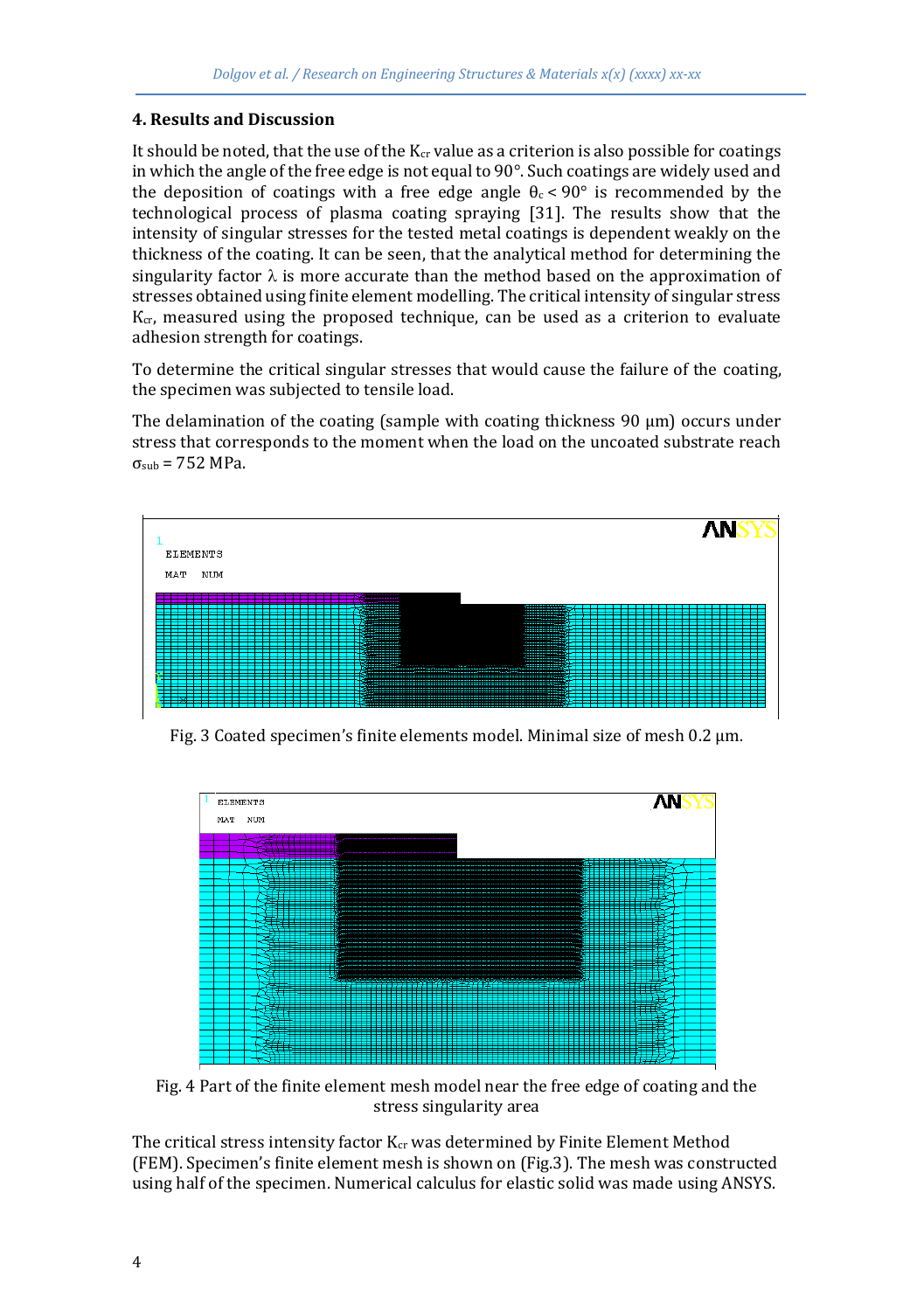The finite element mesh in the area of the singularity was made finer. A fragment of the finite element mesh in the area of stress singularity is shown in (Fig.4); the tensile load was applied to the end face of sample. The minimal size of mesh in the area of stress singularity is 0.2 µm (Fig. 4). The elasticity characteristics of both the coating, and the substrate, were calculated after the tension test as listed in [31], see Table 1.

|           | Material     | Elastic modulus E.<br>GPa | Poisson Ratio,<br>u |
|-----------|--------------|---------------------------|---------------------|
| Substrate | 1X18H9       | 199                       | 0.28                |
| Coating   | Co- Cr alloy |                           | 0.3                 |

Table 1. Elasticity characteristics of the coating and its substrate.

The distribution of normal and shear stresses in the area of adhesive contact between the substrate and the coating at a distance r  $(0.07 \dots 100 \mu m)$  from the free edge of the coating at = 752 MPa are shown in (Fig.5)(logarithmic coordinates). The distribution of stresses in the sample during the delamination of the coating can be seen in (Fig.6) to (Fig.8).



Fig. 5 The distribution of normal and shear stresses in the area of adhesive contact between the substrate and the coating at a distance *r* (0.07 ... 100 μm) from the free

edge of the coating at  $\sigma_{sub}$  = 752 MPa

Deviations from linearity seen in Fig.5 are related to the method used to describe fracture mechanics and estimating the singularity of stresses in the vicinity of a singular point, in particular it is caused by the logarithmic scale.

(Fig.5) shows that the normal tensile stresses σ<sup>z</sup> and shear stresses *τ* vary approximately linearly in the area corresponding to  $r = 0.7 \mu m$  (lg  $r = -3.15$ ) to  $r \approx 14.4$  µm (lg  $r \approx -1.84$ ). This character of the distribution shows that the stress can be described by the formula given in (2). At *r* > 14.4 mm the character of these expressions ceases to be linear till eventually the singularity disappears. Normal stresses of the  $\sigma_y$ are linear in a much narrower range of  $r$  (0.7  $\mu$ m <  $r$  < 4.8  $\mu$ m).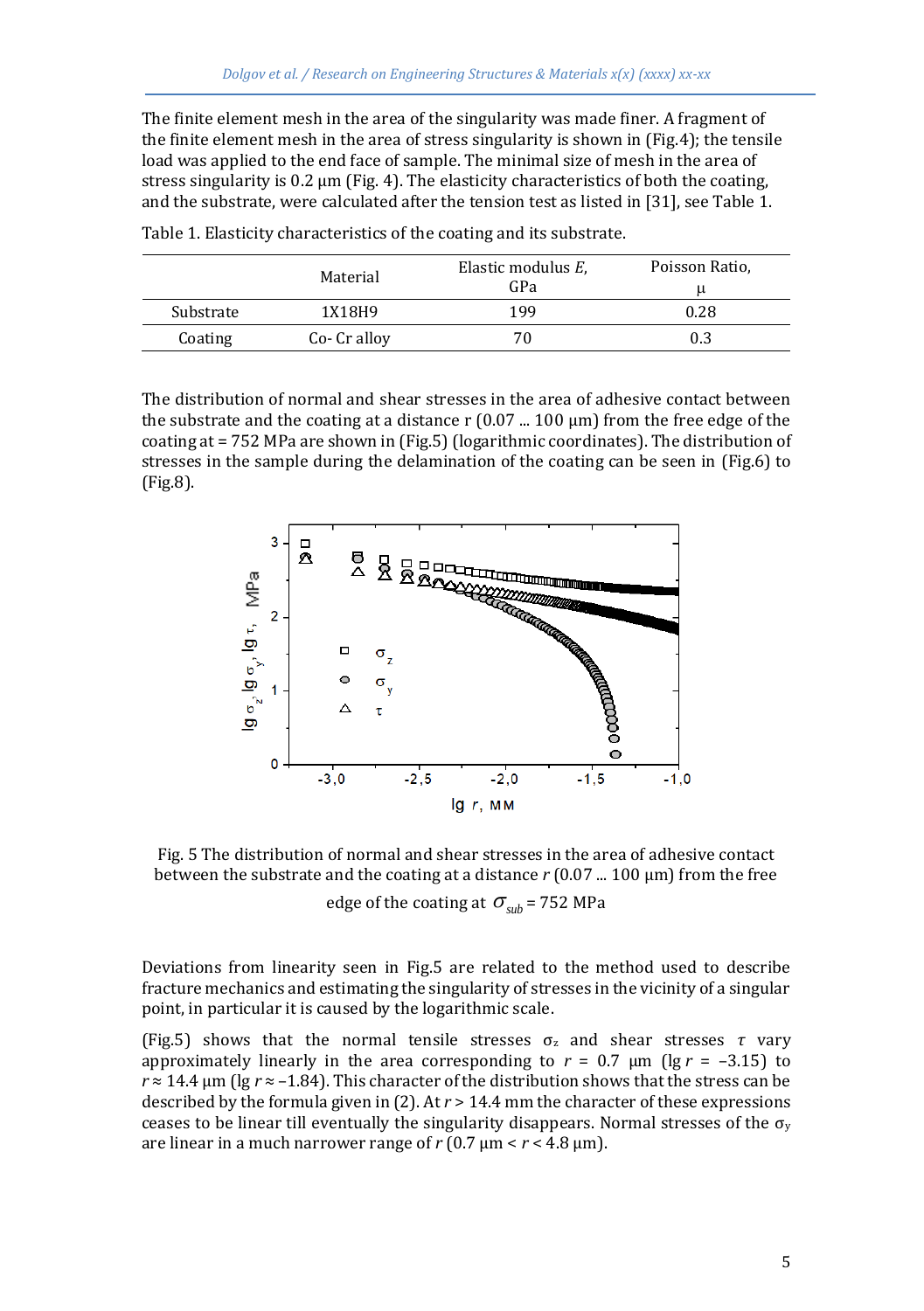The stress  $\sigma_y$  near the free edge of the coating exceeds the shear stresses  $\tau$  (Fig.5), meaning, in the area of the coating; the free edge delamination occurs due to the predominant action of normal shear stresses  $\sigma_y$ . Consequently, the investigation of how stress singularity affects the coating adhesion failure must be carried out as for normal delamination stresses  $\sigma_{v}$ .



Fig. 6 The distribution of normal stresses  $\sigma_z$  under coating of the specimen during delamination near free edge (  $\sigma_{sub}$  = 752 MPa).



Fig. 7 Normal stresses *σy* distribution under specimen coating delamination near free edge (  $\sigma_{sub}$  = 752 MPa)

As a result of the singularity of the stress near coating free edge [28], the value of the stress might be dependent on how fine the finite element mesh is. To make sure that, the accuracy of *Кcr* does not depends on minimal size of finite element mesh (FEMesh), the simulation was made for three different FEMeshes: sizes; fine 0,2 μm (Fig.8); medium 0.7 μm (Fig. 9); and coarse 6.2 μm (Fig. 10). These simulations allowed to evaluate the area of stress singularity under load  $\sigma_{sub}$  that causes the metal coating

delamination. In (Fig.11) normal delamination stresses distribution is shown in three graphs of FEMeshes. Though in the area of the free edge of the coating the stress value depends on FEMeshes size, the curve slope  $\lambda$ -1, does not depend on FEMesh in graph's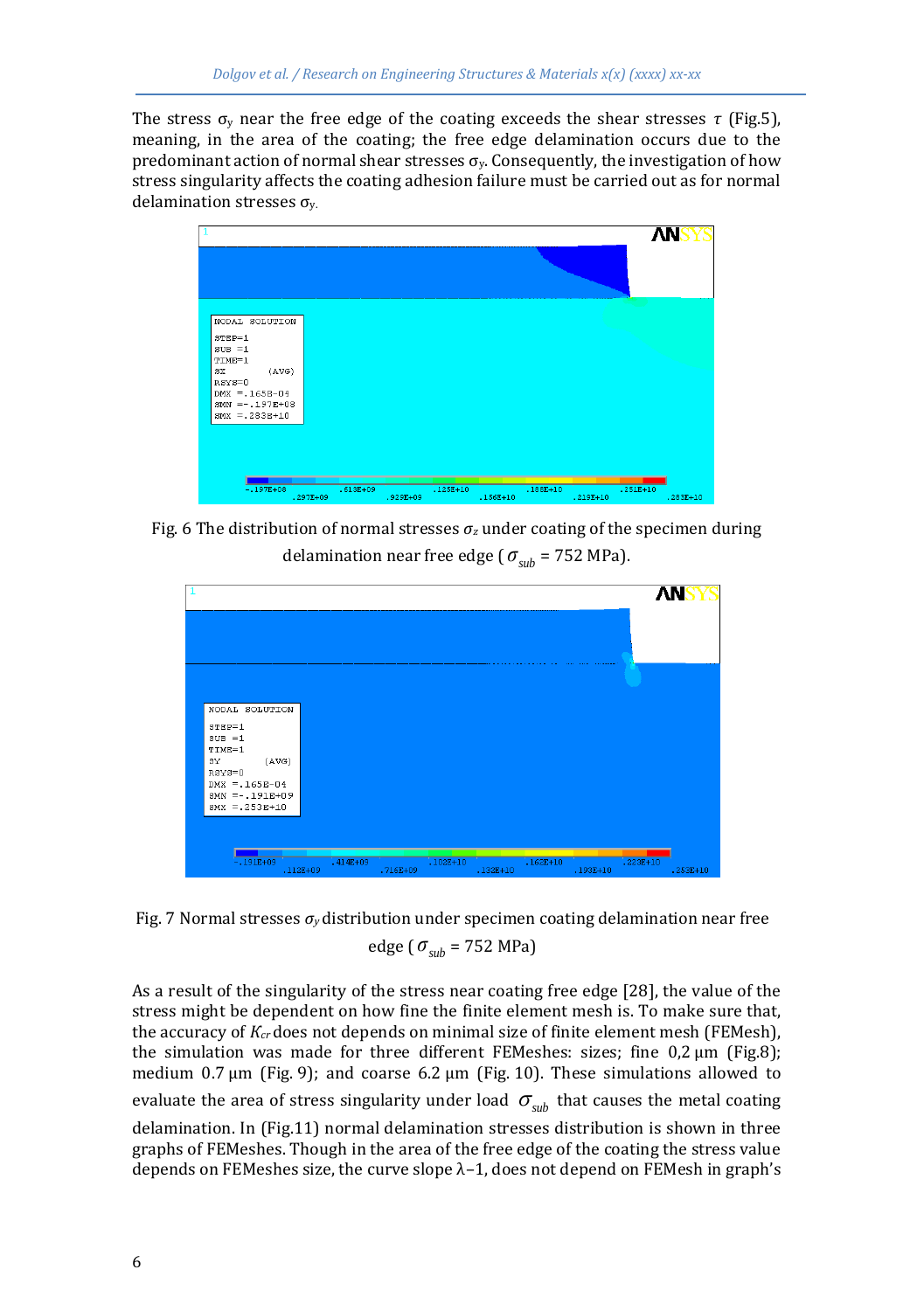linear part  $\lg\!\sigma_y^{}$  compared to  $\lg\!r$  . The stresses change is linear in a wide range of  $r$ , regardless if fine, middle and coarse FEMeshes. The angle of curve slope for expression (3) can be found analytically [28] or by curve-fitting the linear graph part  $\lg\!\sigma_{_y}$  to  $\lg\!r$ . Usually such approximation is made using The Least Square Method (LSM). The analytical approach is more accurate than LSM and also allows to determinate two factors of singularity order (the roots  $\lambda_1$  and  $\lambda_2$  for characteristic equation).



Fig. 8 The shear stresses *τ* area in a specimen during the coating delamination near its free edge (  $\sigma_{sub}$  = 752 MPa)



Fig. 9 The FEM of coated specimen (minimal mesh size is  $0.7 \mu m$ )

When comparing the singularity order calculated by the analytical method with the value obtained by linear approximation by the LSM, it can be concluded that the approximation has errors corresponding to the size of the FEMesh.

The  $\sigma_y$  values obtained by the FEM can be compared with the stresses in accordance with equations (1). The error associated with numerical calculations can be reduced by creating a finer mesh of finite elements.

Plasma-sprayed coatings with a thickness of 100  $\mu$ m and 160  $\mu$ m delaminates under loads cause corresponding to stresses of 625 and 340 MPa in the substrate material's uncoated area. A specimen with a coating with a thickness of  $160 \mu m$  after tensile tests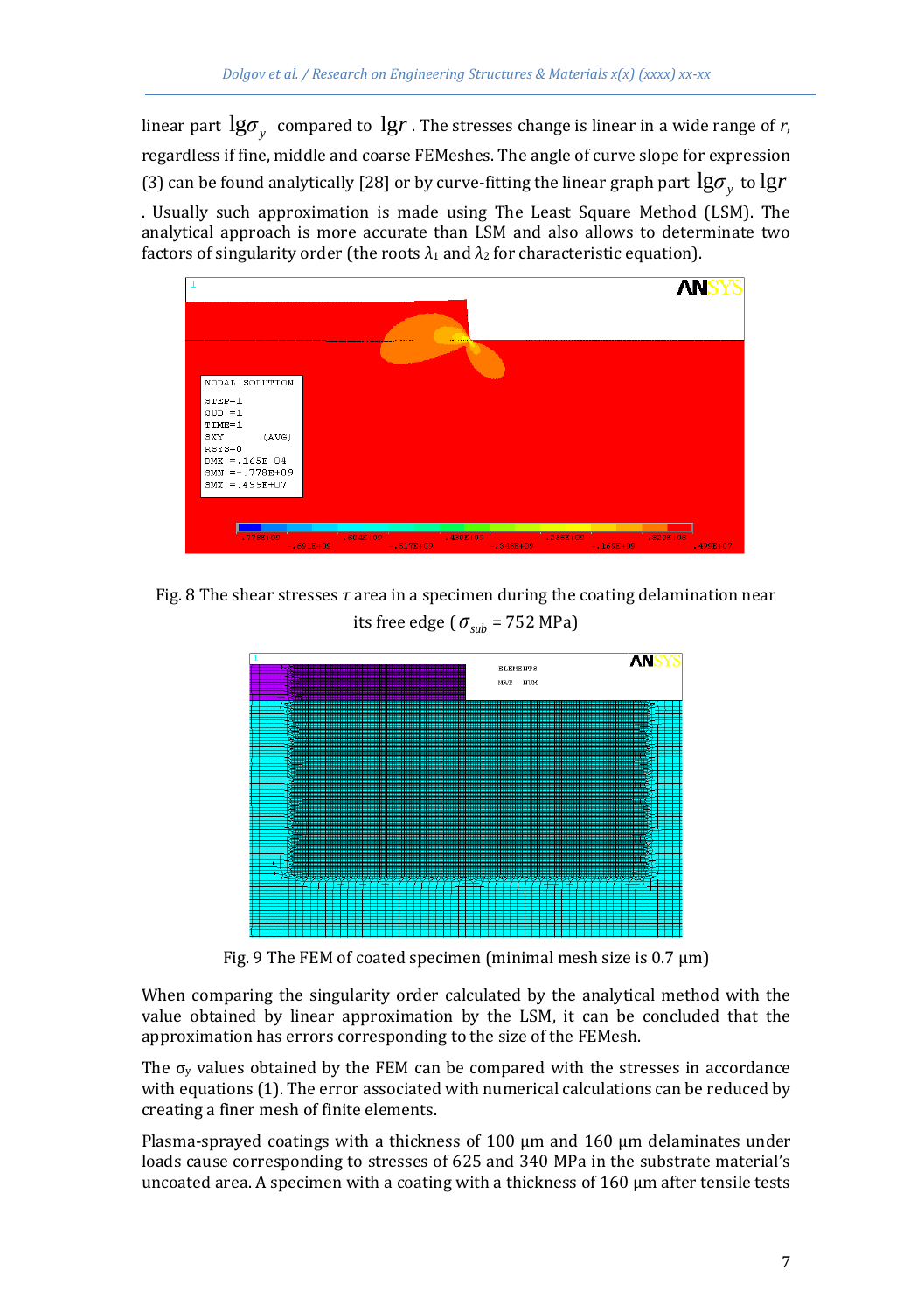is shown in (Fig. 12). The indicators of the critical stress intensity  $K_{cr}$ , as well as the order of the stress singularity, calculated analytically and found using the approximation method, are given in Table. 2. The stress distribution  $\sigma_y$  near the free edge of the coating during delamination of coatings of various thicknesses is shown in (Fig.13).



Fig. 10 The FEM of coated specimen (minimal mesh size is  $6.2 \mu m$ )



Fig. 11 Impact of FEMeshes size on stress distribution  $\sigma_y$ 



Fig. 12 Plasma-coated (Co-Cr alloy, thickness 160 µm) Sample after tensile load test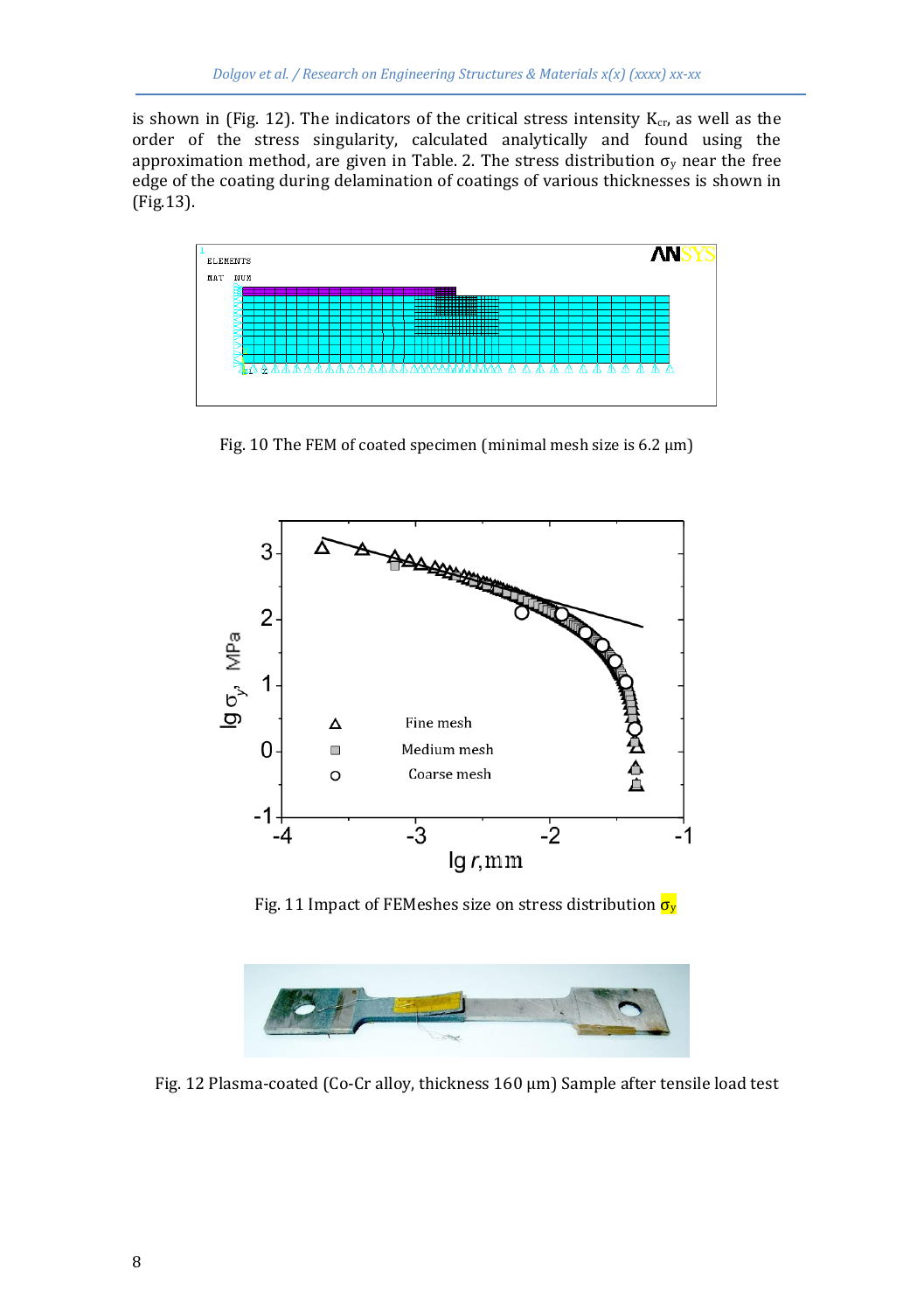

Fig. 13 Stress  $\sigma_{v}$  distribution during delamination of plasma-sprayed coating of various thicknesses.

| 'n,<br>Coating<br>thickness | Factors of stress singularity<br>The analytical<br>method [25] | The LSM<br>$\lambda_{num}$ | Ratio<br>л<br>num | Critical stress<br>intensity<br>$K_{cr}$ | Physical<br>dimension $K_{cr}$<br>$[MPa·m1-λ]$ |
|-----------------------------|----------------------------------------------------------------|----------------------------|-------------------|------------------------------------------|------------------------------------------------|
| 90                          |                                                                | 0.5517                     | 1.031             | 1.34                                     |                                                |
| 100                         | 0.5687                                                         | 0.5033                     | 1.130             | 0.94                                     | MPa·m <sup>0.43</sup>                          |
| 160                         |                                                                | 0.5429                     | 1.048             | 0.88                                     |                                                |

Table 2. The Results of Adhesion Properties of plasma-sprayed Coating (Co-Cr alloy) Investigation

## **5. Conclusion**

Analysis of the test results shows that the value of  $K_{cr}$  for the tested metal coatings is weakly dependent on the thickness of the coating. Thus, the  $K_{cr}$  value can be used as a criterion for adhesive destruction of coatings. In addition, it should be noted, that the use of the  $K_{cr}$  value as a criterion is also possible for coatings in which the angle of the free edge is not equal to 90°. Such coatings are widely used and the deposition of coatings with a free edge angle  $\theta$ <sup>c</sup> < 90° is recommended by the technological process of plasma coating spraying. The results show that the intensity of singular stresses for the tested metal coatings is weakly dependent on the thickness of the coating. It can be seen, that the analytical method for determining the singularity factor is more accurate than the method based on the approximation of stresses obtained using finite element modelling. The critical intensity of singular stress, measured using the proposed technique, can be used as a criterion to evaluate adhesion strength for coatings.

#### **Acknowledgement**

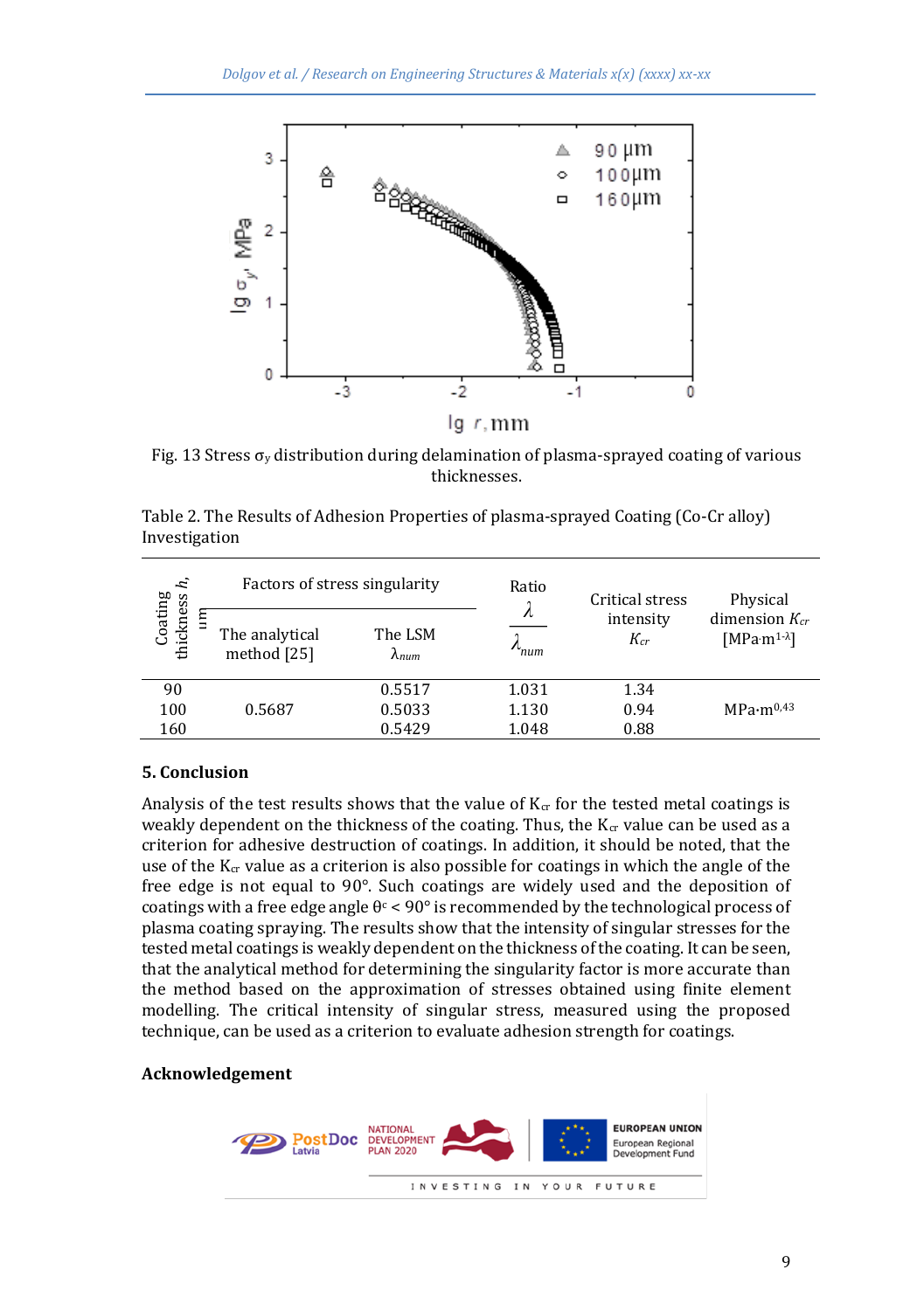This work has been supported by the European Regional Development Fund within the Activity 1.1.1.2 "Post-doctoral Research Aid" of the Specific Aid Objective 1.1.1 "To increase the research and innovative capacity of scientific institutions of Latvia and the ability to attract external financing, investing in human resources and infrastructure" of the Operational Programme "Growth and Employment" (No. 1.1.1.2/VIAA/2/18/326)

#### **Nomenclature**

*E* - elastic modulus (index *с* refers to coating, index *s* refers to substrate);

*K-* stress intensity factor,

*Кcr* - critical stress intensity factor;

 $K_1, K_2$  – mode 1 and mode 2 stress intensity factors;

*c*  $f_r^c$ <sub>,</sub> $f_r^s$  $f_r^s$ <sub>*,* </sub> $f_{\theta}^c$ <sub>*,* </sub> $f_{\theta}^s$ <sub>*, f*<sub>r $\theta$ </sup>*,*</sub></sub> *s rθ f* - correcting factor for stresses (index *с* refers to coating, index *s* refers to substrate);

r, θ - local polar coordinates;

λ - order of stress singularity.

- Poisson Ratio (index *с* refers to coating, index *s* refers to substrate);

*Qsub*- the remote stress applying to the substrate in the z direction;

*Qr, Qθ, Qrθ* - stress components (index *с* refers to coating, index *s* refers to substrate)

*σ<sup>y</sup>* - peeling stress;

*σ<sup>z</sup>* - normal tensile stress;

*τ* - interfacial shear stress;

FEM - Finite Element Method;

FEMesh - finite element mesh;

LSM - Least Square Method

#### **References**

- [1] Lyashenko BA, Veremchuk VS, Dolgov NA, Ivanov VM. Strength and deformation properties of compositions with plasma-sprayed coatings. Strength of Materials.1996; 28;452-454[. https://doi.org/10.1007/BF02209316](https://doi.org/10.1007/BF02209316)
- [2]. Shinde SV, Sampath S.. Interplay between cracking and delamination in incrementally deposited plasma sprayed coatings. Acta Materialia, 2021:215; 117074[. https://doi.org/10.1016/j.actamat.2021.117074](https://doi.org/10.1016/j.actamat.2021.117074)
- [3]. Hafez M, Akila S, Khder M, Khalil A. Reducing Cracks and Delamination in Plasma-Sprayed Coatings of Calcia and Magnesia Stabilized-Zirconia. Microscopy and Microanalysis. 2021: 27(S1); 2360-2362. <https://doi.org/10.1017/S1431927621008497>
- [4]. Xiao YQ, Yang L, Zhu W, Zhou YC, Pi ZP, Wei YG. Delamination mechanism of thermal barrier coatings induced by thermal cycling and growth stresses. Engineering Failure Analysis 2021;121:105202. <https://doi.org/10.1016/j.engfailanal.2020.105202>
- [5] Jiang T, Huang R, Zhu Y. Interfacial Sliding and Buckling of Monolayer Graphene on a Stretchable Substrate. Adv Funct Mater 2013;24:396–402. <https://doi.org/10.1002/adfm.201301999>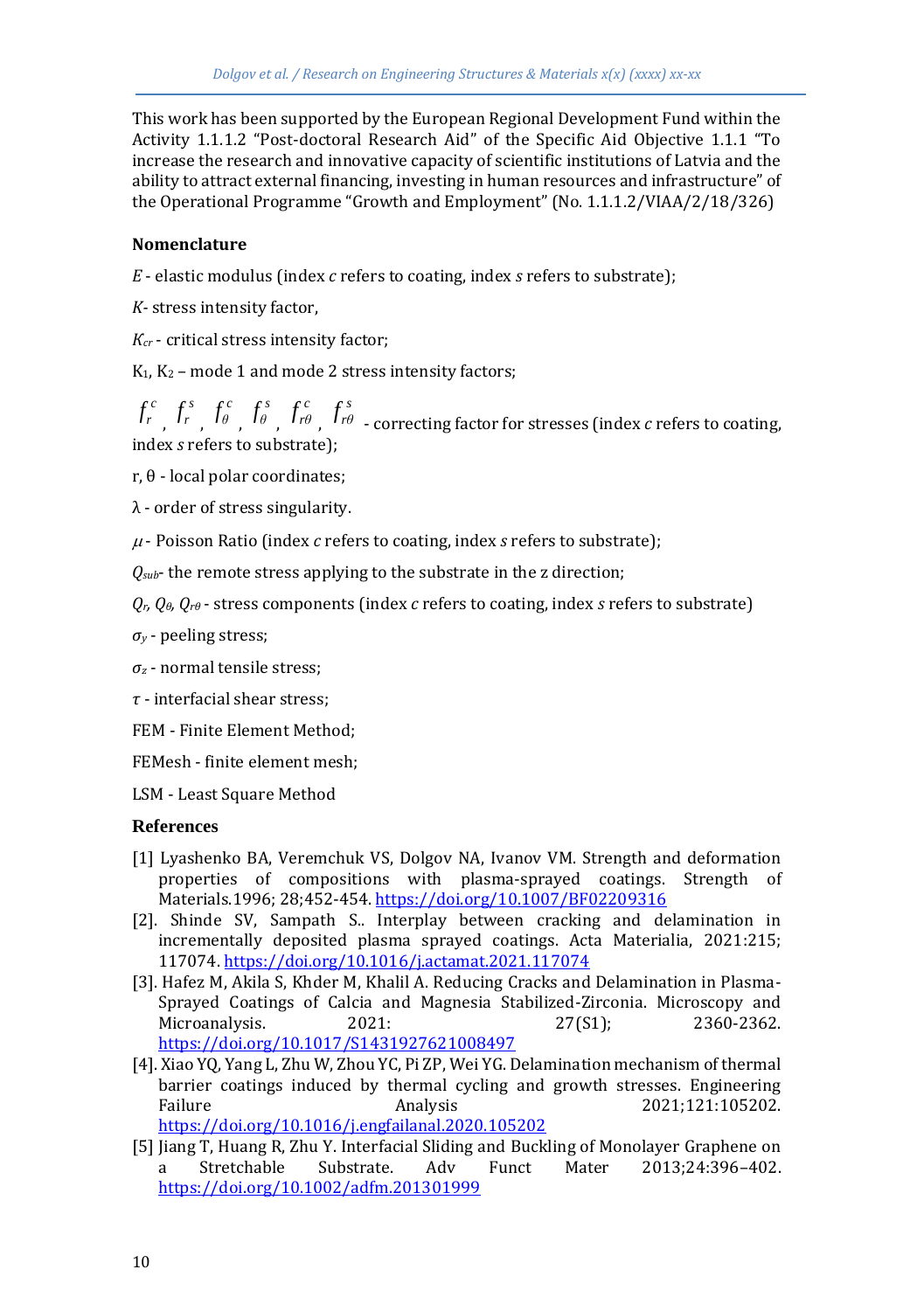- [6] Wu K, Wang YQ, Yuan HZ, Zhang JY, Liu G, Sun J. Interfacial stress transfer mechanism of Cu-Zr amorphous films on polyimide substrates: Effect of deformation-induced devitrification. Journal of Alloys and Compounds 2019;783:841–7[. https://doi.org/10.1016/j.jallcom.2019.01.016](https://doi.org/10.1016/j.jallcom.2019.01.016)
- [7] Panin AV, Shugurov AR, Kazachenok MS, Sergeev VP. Effect of the nanostructuring of a Cu substrate on the fracture of heat-resistant Si-Al-N coatings during uniaxial tension. Tech Phys 2012;57:779–86. <https://doi.org/10.1134/s1063784212060205>
- [8] Williams ML. Stress Singularities Resulting From Various Boundary Conditions in Angular Corners of Plates in Extension. Journal of Applied Mechanics 1952;19:526– 8.<https://doi.org/10.1115/1.4010553>
- [9] Bogy DB. Edge-Bonded Dissimilar Orthogonal Elastic Wedges Under Normal and Shear Loading. Journal of Applied Mechanics 1968;35:460–6. <https://doi.org/10.1115/1.3601236>
- [10] Hess MS. The End Problem for a Laminated Elastic Strip II. Differential Expansion Stresses. Journal of Composite Materials 1969;3:630–41. <https://doi.org/10.1177/002199836900300404>
- [11] Puppo AH, Evensen HA. Interlaminar Shear in Laminated Composites Under Generalized Plane Stress. Journal of Composite Materials 1970;4:204–20. <https://doi.org/10.1177/002199837000400206>
- [12] Chue C-H, Liu C-I. A general solution on stress singularities in an anisotropic wedge. International Journal of Solids and Structures 2001;38:6889–906. [https://doi.org/10.1016/s0020-7683\(01\)00015-4](https://doi.org/10.1016/s0020-7683(01)00015-4)
- [13] Luo Y, Subbarayan G. A study of multiple singularities in multi-material wedges and their use in analysis of microelectronic interconnect structures. Engineering Fracture Mechanics Mechanics 2007;74:416-30. <https://doi.org/10.1016/j.engfracmech.2006.04.032>
- [14] Tan M.A. Analysis of bimaterial wedges using a new singular finite element/ M.A.Tan, S.A.Meguid // International Journal of Fracture. 1997; 88(4):373-391. <https://doi.org/10.1023/A:1007427506134>
- [15] Bogy DB, Wang KC. Stress singularities at interface corners in bonded dissimilar isotropic elastic materials. International Journal of Solids and Structures 1971;7:993–1005[. https://doi.org/10.1016/0020-7683\(71\)90077-1](https://doi.org/10.1016/0020-7683(71)90077-1)
- [16] Dempsey JP, Sinclair GB. On the stress singularities in the plane elasticity of the composite wedge. J Elasticity 1979;9:373-91. <https://doi.org/10.1007/bf00044615>
- [17] Sinclair G. Stress singularities in classical elasticity–I: Removal, interpretation, and analysis. Applied Mechanics Reviews 2004;57:251–98. <https://doi.org/10.1115/1.1762503>
- [18] Sinclair G. Stress singularities in classical elasticity—II: Asymptotic identification. Applied Mechanics Reviews 2004:57:385-439. <https://doi.org/10.1115/1.1767846>
- [19] Agrawal DC, Raj R. Measurement of the ultimate shear strength of a metal-ceramic interface. Acta Metallurgica 1989;37:1265-70. [https://doi.org/10.1016/0001-](https://doi.org/10.1016/0001-6160(89)90120-x) [6160\(89\)90120-x](https://doi.org/10.1016/0001-6160(89)90120-x)
- [20] Dolgov NA, Lyashenko BA, Rushchitskii YaYa, Veremchuk VS, Terletskii VA, Kovalenko AP. Effects of elasticity differences between substrate and coating on the state of stress and strain in a composite. Part 2. Coating tensile stress distribution. Strength Mater 1996;28:373–5[. https://doi.org/10.1007/bf02330856](https://doi.org/10.1007/bf02330856)
- [21] Rizov V. Analysis of cylindrical delamination cracks in multilayered functionally graded non-linear elastic circular shafts under combined loads. Frattura Ed Integrità Strutturale 2018;12:158–77[. https://doi.org/10.3221/igf-esis.46.16](https://doi.org/10.3221/igf-esis.46.16)